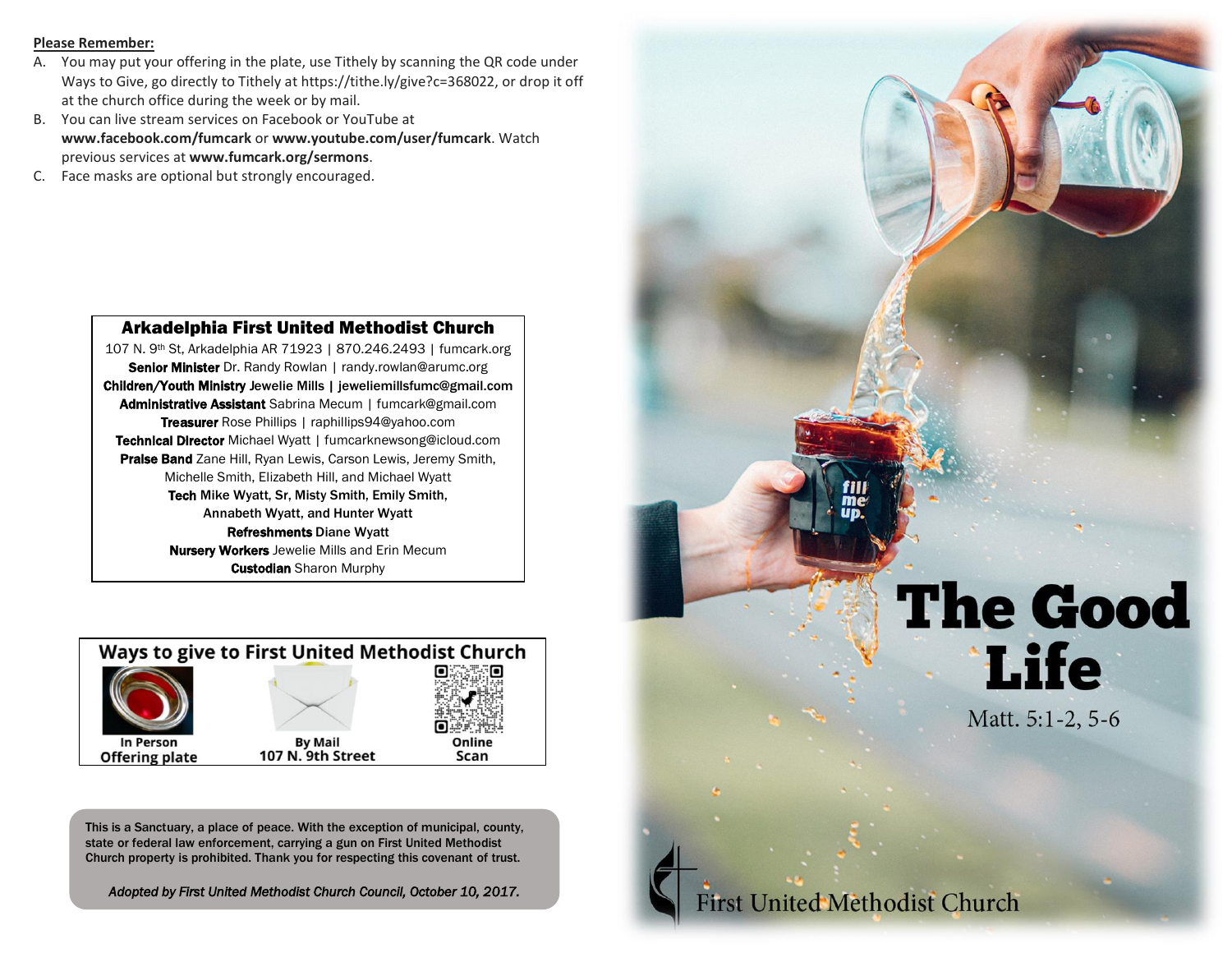**5<sup>th</sup> Sunday of Easter Arkadelphia, AR** 

**May 15, 2022 9:00 Worship Service**

# **Welcome!**

## *Order of Service*

| <b>Children's Moments for Little Methodists</b> |  |
|-------------------------------------------------|--|
| <b>Offering</b>                                 |  |
| <b>Pastoral Prayer</b>                          |  |
|                                                 |  |
|                                                 |  |
|                                                 |  |
|                                                 |  |
|                                                 |  |
|                                                 |  |
| The Good Life                                   |  |
|                                                 |  |
|                                                 |  |

## *Sermon Outline*

- **I. The Beatitudes portion of the Sermon on the Mount (5:1-2)**
	- A. Inner versus outer
	- B. Talmidim versus learners only
	- C. Beatitude
	- D. *Makarios* "blessed are" Mt. 5:3

### **II. "O the blessedness" (beatitudes) grows!**

- A. Mt 5:5a Blessed are the meek
- B. *MEEK*: Greek praus
	- 1. See Ps 37:11a "But the meek will inherit the land"
	- 2. Mt 11:29 Take my yoke upon you and learn from me, for I am gentle and humble in heart, and you will find rest for your souls.
- C. Mt 5:5b for they will inherit the earth.
	- 1. Earth: Greek *ge=*
	- 2. Earth: Hebrew in Psalm 37 *"eretz"* means "Land" (and not "earth")
- D. Mt 5:6a Blessed are those who hunger and thirst for righteousness
- E. Mt 5:6b for they will be filled [i.e. they will receive it in full].
	- 1. Satisfaction is found in responding to his invitation to be in relationship with him.
	- 2. Romans 3:21.
- **III. Who am I and where am I headed?**